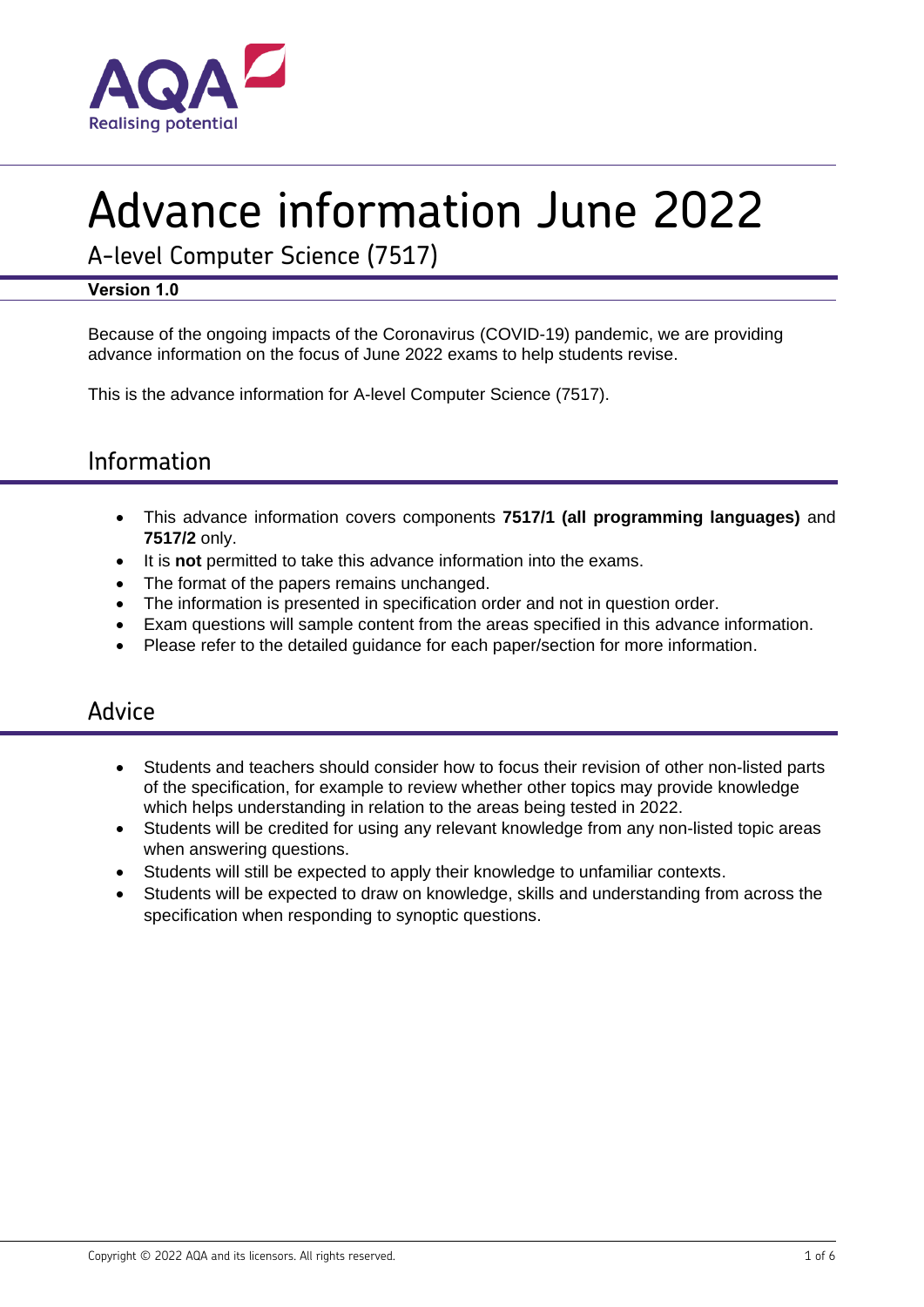#### **Paper 7517/1 (all programming languages) Section A**

Questions in this section will focus on the topics listed below. Where appropriate we have listed both the topic and content that will be assessed. If there is no content listed then questions may come from any of the content in that overall topic area in the specification.

| Specification<br>reference | Name of topic      | Content                                         |
|----------------------------|--------------------|-------------------------------------------------|
| 4.1.1.16                   | Recursive          |                                                 |
|                            | techniques         |                                                 |
| 4.2.1.2                    | Single- and multi- |                                                 |
|                            | dimensional arrays |                                                 |
|                            | (or equivalent)    |                                                 |
| 4.2.1.4                    | Abstract data      | Be able to distinguish between static and       |
|                            | types/data         | dynamic structures and compare their uses, as   |
|                            | structures         | well as explaining the advantages and           |
|                            |                    | disadvantages of each.                          |
| 4.2.2                      | Queues             |                                                 |
| 4.2.3                      | <b>Stacks</b>      |                                                 |
| 4.2.4                      | Graphs             | Be aware of a graph as a data structure used to |
|                            |                    | represent more complex relationships.           |
|                            |                    | <b>AND</b>                                      |
|                            |                    |                                                 |
|                            |                    | Be able to explain the terms:                   |
|                            |                    | • graph                                         |
|                            |                    | • weighted graph                                |
|                            |                    | • vertex/node                                   |
|                            |                    | · edge/arc                                      |
|                            |                    | • undirected graph                              |
|                            |                    | · directed graph.                               |
|                            |                    | <b>AND</b>                                      |
|                            |                    | Know how an adjacency matrix and an adjacency   |
|                            |                    | list may be used to represent a graph.          |
| 4.2.5                      | <b>Trees</b>       | Know that a tree is a connected, undirected     |
|                            |                    | graph with no cycles.                           |
| 4.3.1                      | Graph-traversal    |                                                 |
| 4.3.4                      | Searching          |                                                 |
|                            | algorithms         |                                                 |
| 4.3.5                      | Sorting algorithms |                                                 |
| 4.3.6                      | Optimisation       |                                                 |
|                            | algorithms         |                                                 |
| 4.4.1.1                    | Problem-solving    | Be able to develop solutions to simple logic    |
|                            |                    | problems.                                       |
| 4.4.1.2                    | Following and      | Be able to hand-trace algorithms.               |
|                            | writing algorithms |                                                 |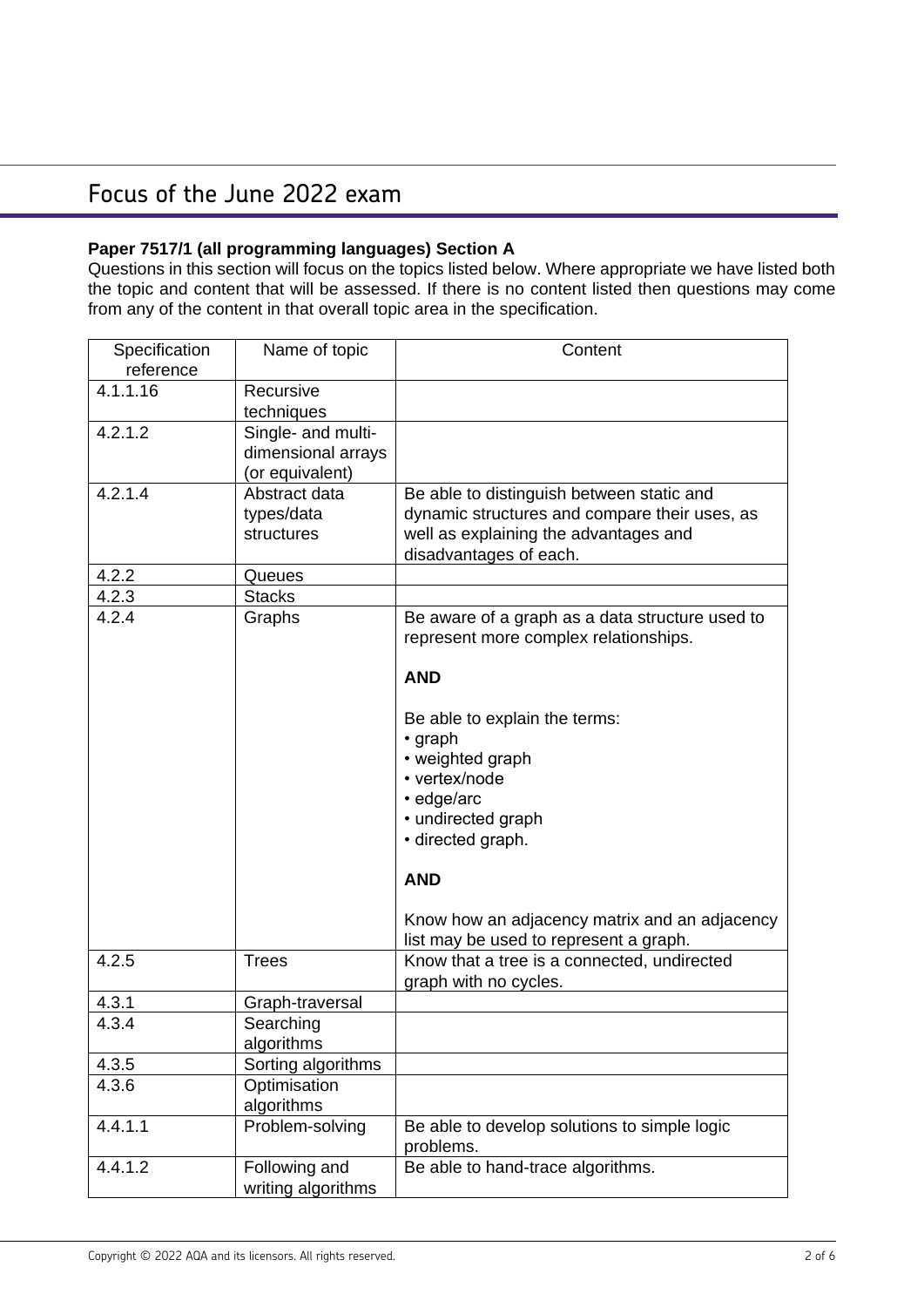| 4.4.4.3 | Order of<br>complexity |  |
|---------|------------------------|--|
| 4.4.4.  | Halting problem        |  |

#### **Paper 7517/1 (all programming languages) Section B – No advance information for this section**

**Paper 7517/1 (all programming languages) Section C – No advance information for this**  section – questions in this section will refer to the Skeleton Program and could also refer to any content from sections 4.1, 4.2, 4.3 and 4.4 of the specification.

**Paper 7517/1 (all programming languages) Section D – No advance information for this section**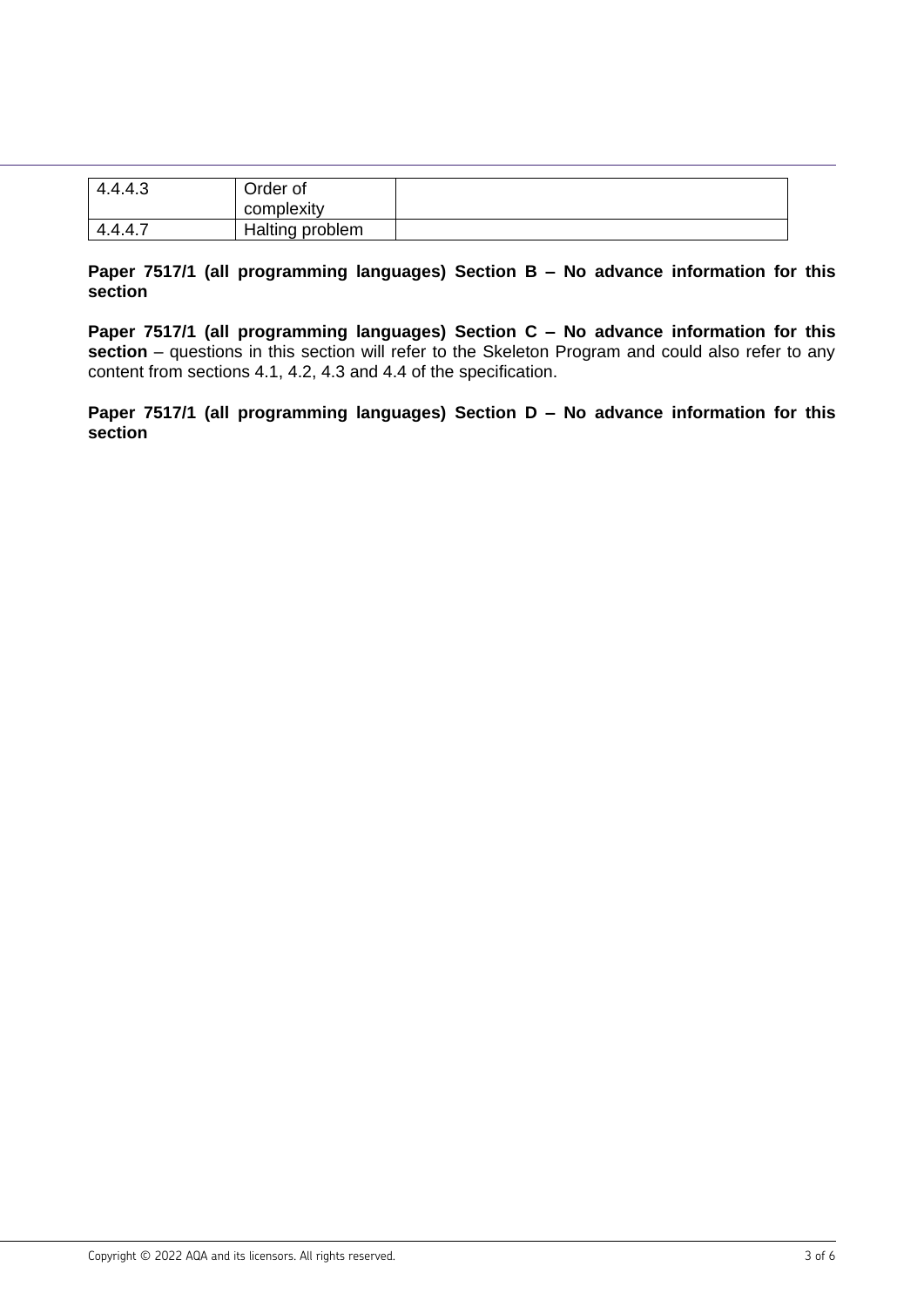#### **Paper 7517/2**

Questions in this examination will focus on the topics listed below. Where appropriate we have listed both the topic and content that will be assessed. If there is no content listed then questions may come from any of the content in that overall topic area of the specification.

| Specification<br>reference | Name of topic                                            | Content                                                                                                                                                                                                                              |
|----------------------------|----------------------------------------------------------|--------------------------------------------------------------------------------------------------------------------------------------------------------------------------------------------------------------------------------------|
| 4.5.2                      | Number bases                                             |                                                                                                                                                                                                                                      |
| 4.5.3                      | Units of<br>information                                  |                                                                                                                                                                                                                                      |
| 4.5.4.2                    | Unsigned binary<br>arithmetic                            |                                                                                                                                                                                                                                      |
| 4.5.4.3                    | Signed binary<br>using two's<br>complement               |                                                                                                                                                                                                                                      |
| 4.5.4.4                    | Numbers with a<br>fractional part                        |                                                                                                                                                                                                                                      |
| 4.5.4.6                    | Absolute and<br>relative errors                          | Be able to calculate the absolute error of<br>numerical data stored and processed in<br>computer systems.<br><b>AND</b><br>Be able to calculate the relative error of<br>numerical data stored and processed in<br>computer systems. |
| 4.5.4.8                    | Normalisation of<br>floating point form                  |                                                                                                                                                                                                                                      |
| 4.5.6.7                    | <b>Digital</b><br>representation of<br>sound             | Calculate sound sample sizes in bytes.                                                                                                                                                                                               |
| 4.5.6.8                    | <b>Musical Instrument</b><br>Digital Interface<br>(MIDI) |                                                                                                                                                                                                                                      |
| 4.6.1.2                    | Classification of<br>software                            |                                                                                                                                                                                                                                      |
| 4.6.1.3                    | System software                                          |                                                                                                                                                                                                                                      |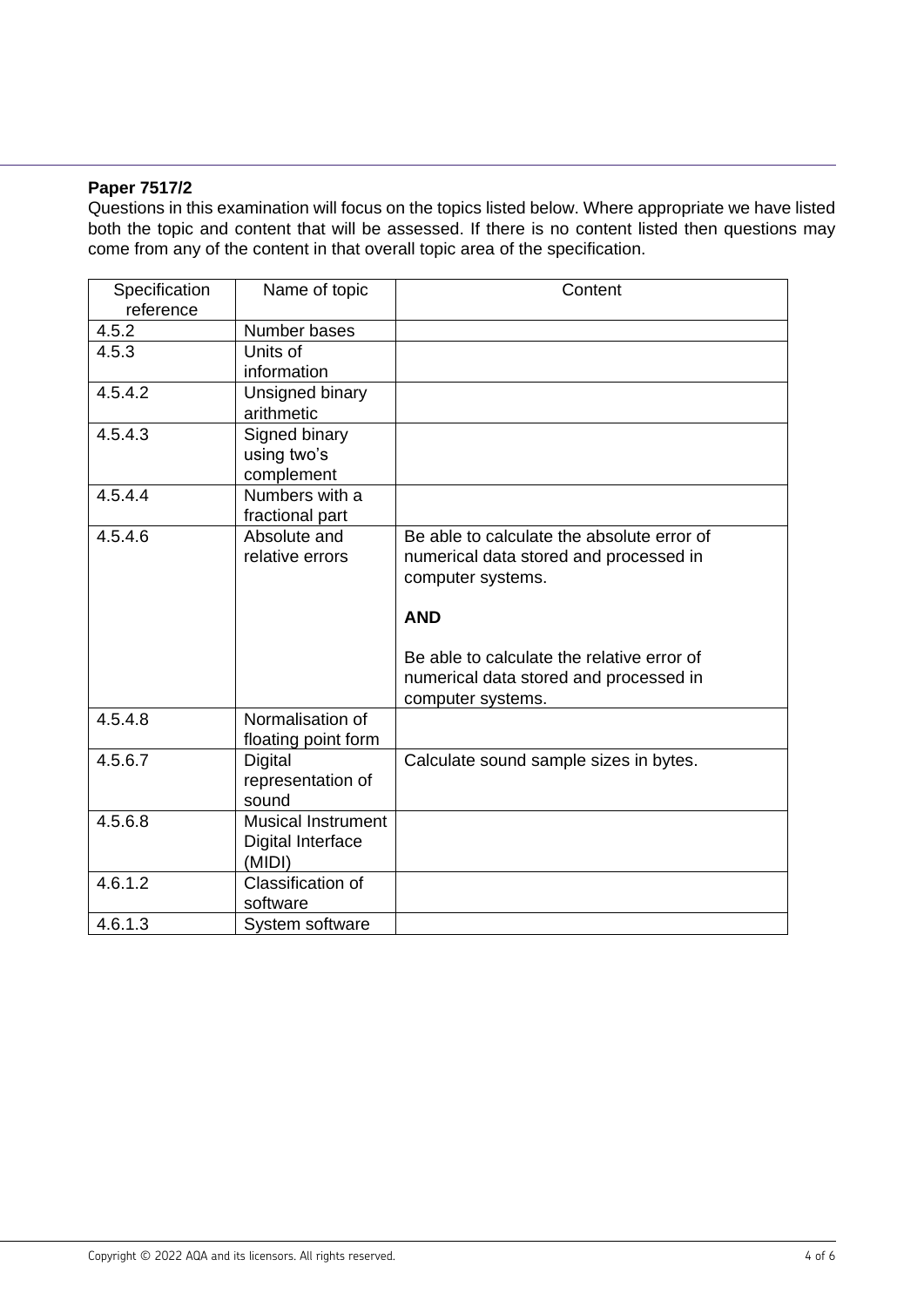| 4.6.1.4 | Role of an             | Know that the OS handles resource                                    |
|---------|------------------------|----------------------------------------------------------------------|
|         | operating system       | management, managing hardware to allocate                            |
|         | (OS)                   | processors, memories and I/O devices among                           |
| 4.6.2   | Classification of      | competing processes.<br>Know that low-level languages are considered |
|         | programming            | to be:                                                               |
|         | languages              | · machine-code                                                       |
|         |                        | • assembly language.                                                 |
|         |                        |                                                                      |
|         |                        | <b>AND</b>                                                           |
|         |                        | Describe machine-code language and                                   |
|         |                        | assembly language.                                                   |
|         |                        |                                                                      |
|         |                        | <b>AND</b>                                                           |
|         |                        | Understand the advantages and disadvantages                          |
|         |                        | of machine-code and assembly language                                |
|         |                        | programming compared with high-level                                 |
|         |                        | language programming.                                                |
| 4.6.4   | Logic gates            |                                                                      |
| 4.6.5   | Boolean algebra        |                                                                      |
| 4.7.1   | Internal hardware      | Be able to explain the difference between von                        |
|         | components of a        | Neumann and Harvard architectures and                                |
| 4.7.2   | computer<br>The stored | describe where each is typically used.                               |
|         | program concept        |                                                                      |
| 4.7.3.3 | The processor          |                                                                      |
|         | instruction set        |                                                                      |
| 4.7.3.4 | Addressing modes       |                                                                      |
| 4.7.3.5 | Machine-               |                                                                      |
|         | code/assembly          |                                                                      |
|         | language               |                                                                      |
|         | operations             |                                                                      |
| 4.7.4.1 | Input and output       |                                                                      |
|         | devices                |                                                                      |
| 4.7.4.2 | Secondary storage      | Explain the need for secondary storage within a                      |
|         | devices                | computer system.                                                     |
|         |                        | <b>AND</b>                                                           |
|         |                        | Know the main characteristics, purposes,                             |
|         |                        | suitability and understand the principles of                         |
|         |                        | operation of the following devices:                                  |
|         |                        | • hard disk                                                          |
|         |                        | • optical disk                                                       |
|         |                        | · solid-state disk (SSD).                                            |
| 4.8.1   | Individual (moral),    |                                                                      |
|         | social (ethical),      |                                                                      |
|         | legal and cultural     |                                                                      |
|         |                        |                                                                      |